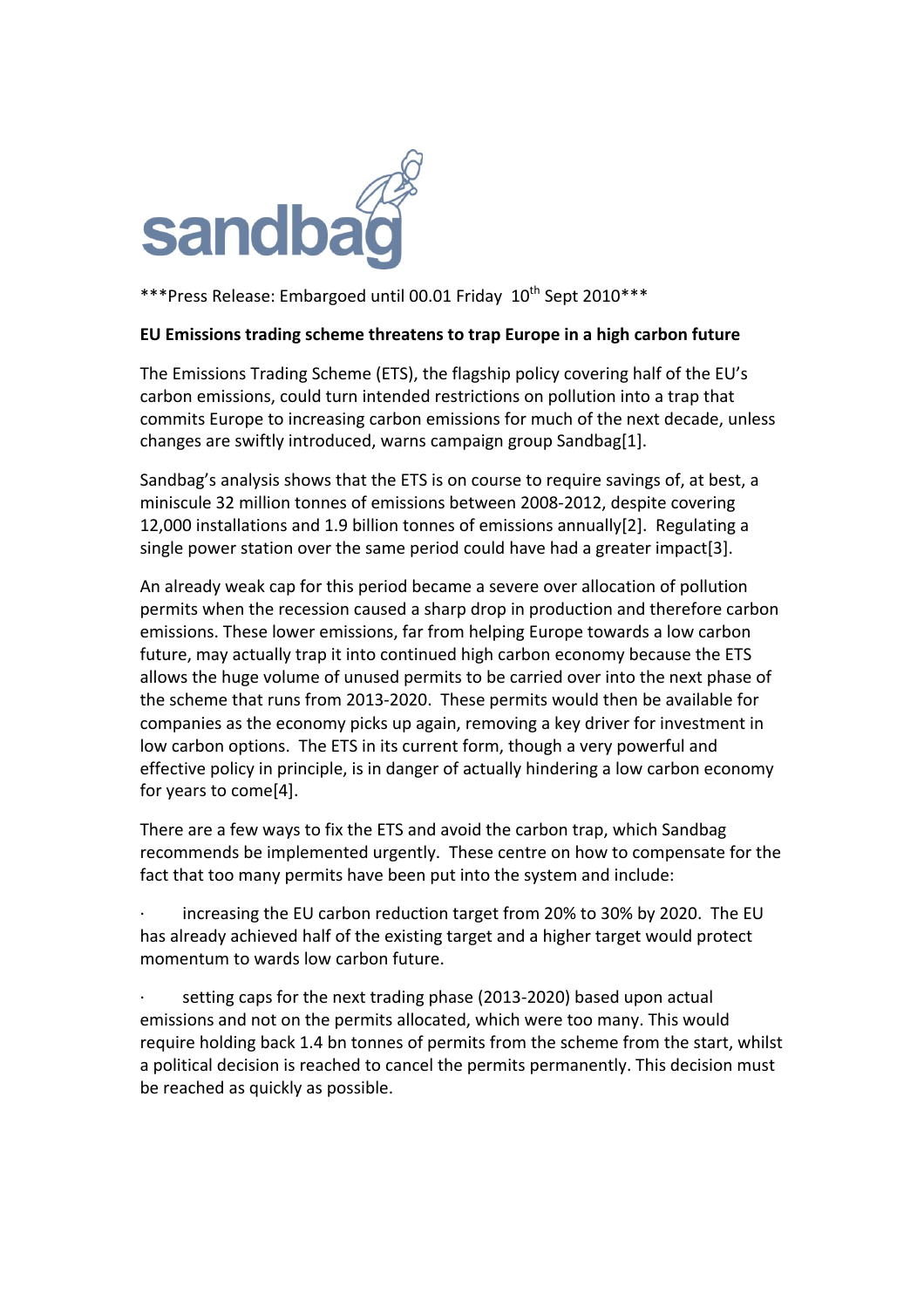Consider amending the rules of the ETS (through a change in the directive) to allow flexibility to respond to large drops in demand such as caused by the recession, in order to prevent a flood of permits undermining carbon savings.

These measures face some stiff resistance. While too many permits have been handed out overall this was not done evenly across those companies covered by the scheme. Some received a cap lower than their emissions but others higher. A few of the latter received an enormous over allocation of permits making millions from their sale. These are the 'carbon fat cats', led by steel conglomerate ArcelorMittal, and a number are lobbying hard to keep the ETS broken[5].

Millions of Europe's citizens are working hard to reduce their carbon emissions, saving a tonne here, half a tonne there. The ETS covers 1.9 billion tonnes annually, including those from electricity production. To allow the ETS to fail, providing miniscule carbon savings and allowing some carbon 'fat cats' to make huge profits though over allocated permits, would be a travesty.

"The recession has rendered the ETS caps thoroughly obsolete," says Sandbag campaigner Damien Morris. "Unless they are adjusted to reflect our new circumstances, the EU ETS risks becoming an albatross around the neck of European climate policy, a carbon trap rather than a carbon cap, obstructing the mitigation efforts of the EU and its Member States. Our political leaders must address this by withstanding exaggerated industry lobbying and agree to tighter caps."

---------<br>-

For more information or to arrange an interview, please contact:

Damien Morris | +44 (0) 7914 669 569 | damien@sandbag.org.uk or

Bryony Worthington | +44 (0) 7876 130 352 | bryony@sandbag.org.uk

## Notes

1. Sandbag is a climate change campaigning organisation focused on emissions trading and the carbon market. Our full report on the ETS available here: http://sandbag.org.uk/files/sandbag.org.uk/caportrap.pdf OR http://bit.ly/dwnxtx

2. This estimated figure of 32 million tonnes saving over five years (2008-2012) assumes a rapid European economic recovery (to 2008 levels by 2011). This means even if the economy recovers quickly, caps will only be 32 million tonnes lower than the actual emissions in that period. A slower recovery would mean that the caps stayed *above* the carbon emissions, providing no constraint on emissions.